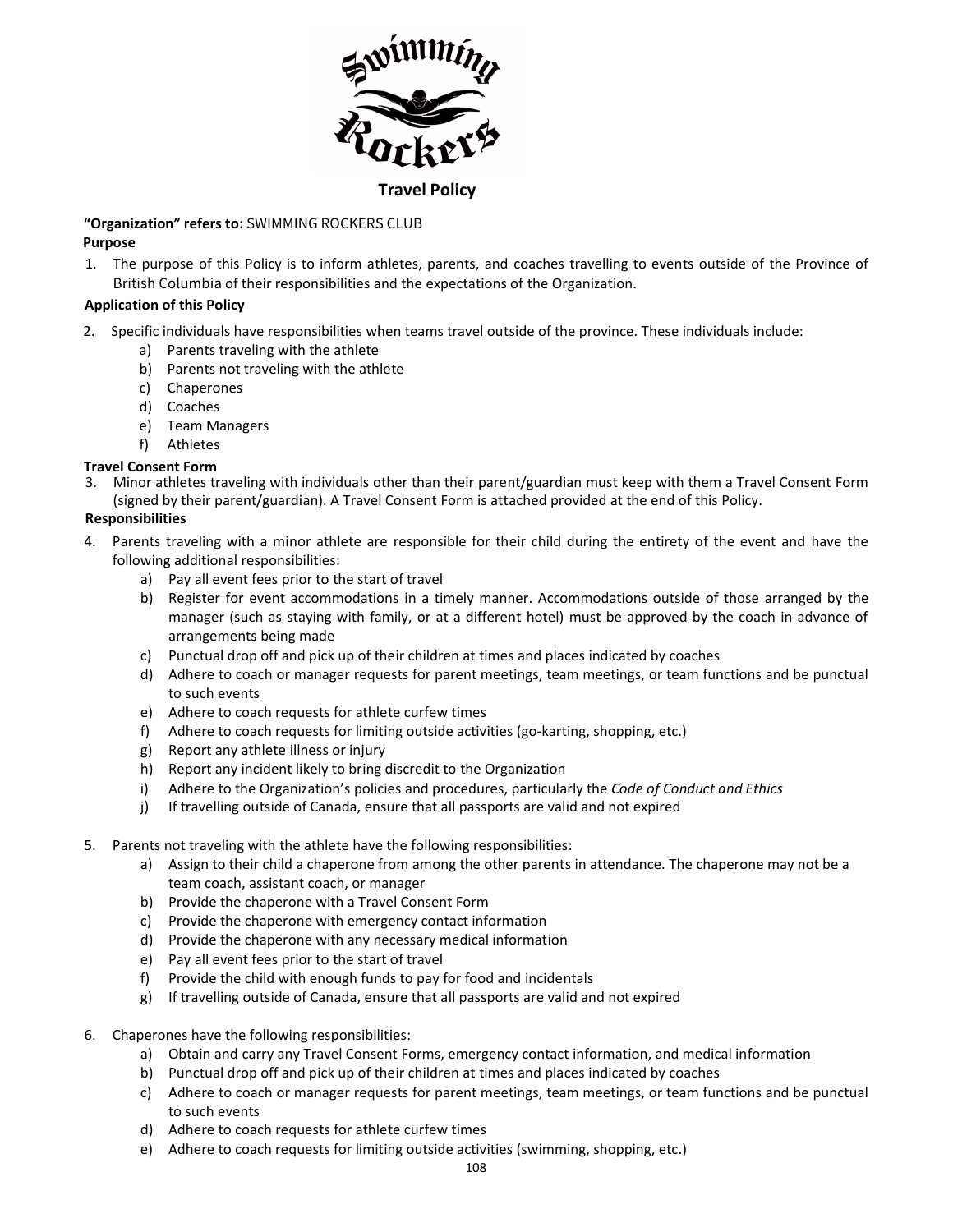- f) Report any athlete illness or injury
- g) Report any incident likely to bring discredit to the Organization
- h) Inspect hotel rooms rented for damage before check in and after check out. Report any damage to the coach
- i) Approve visitors to the athlete accommodations, at their discretion
- j) Adhere to the Organization's policies and procedures, particularly the *Code of Conduct and Ethics*
- 7. Coaches have the following responsibilities:
	- a) Arrange all team meetings and training sessions
	- b) Determine curfew times
	- c) Work in close co-operation with the chaperones on all non-sport matters
	- d) Report to the Organization incident likely to bring discredit to the Organization
	- e) Together with the chaperones, decide temporary disciplinary action to be taken at the scene of an incident, and report such incident and action to the parents of the athletes involved as well as to the Organization for further disciplinary action, if applicable, under the Organization's *Discipline and Complaints Policy*
	- f) Adhere to the Organization's policies and procedures, particularly the *Code of Conduct and Ethics*
- 8. Team/Event Managers have the following responsibilities:
	- a) Ensure an appropriate chaperone-to-athlete ratio that does not exceed five athletes per chaperone
	- b) Organize accommodations and inform parents and chaperones how to register and pay for accommodations
	- c) Room female and male athletes separately. Coaches and chaperones must be roomed separately from athletes, unless the athlete is the child of the coach or chaperone
	- d) Coordinate and collect all travel expenses from parents
- 9. Athletes have the following responsibilities:
	- a) Arrive at each event ready to participate
	- b) Make any visitor requests to chaperones before the visit is expected
	- c) Represent the Organization to the best of their abilities at all times
	- d) Communicate any problems or concerns to the coaches and chaperone just as they would their own parents
	- e) Check in with the chaperone when leaving their rooms
	- f) Not leave the hotel alone or without permission of the coach/chaperone and check-in when returning
	- g) Adhere to the Organization's policies and procedures, particularly the *Code of Conduct and Ethics*